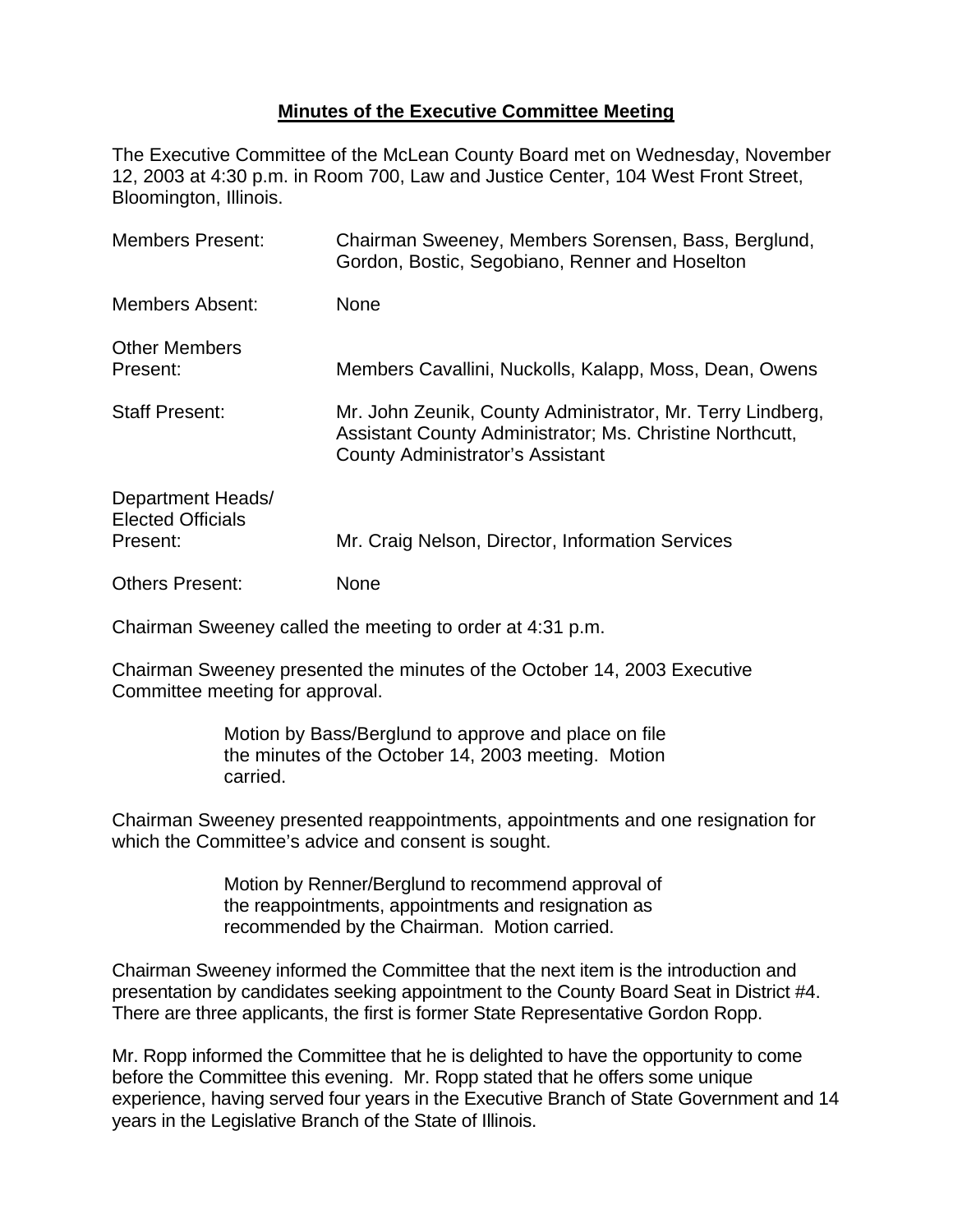Minutes of the Executive Committee November 12, 2003 Page Two

Mr. Ropp continued that he has been involved in community activities. Mr. Ropp advised the committee that he has been a 4H Leader for quite some time. Mr. Ropp informed the Committee that he is also a land owner, a former farmer and a tax payer. Mr. Ropp noted that he feels that there is a tremendous opportunity in State and Local Government. He explained that he was somewhat intrigued with this position because he noticed that when the last vacancy occurred, it seemed that there were very few people who were interested. In summation, he noted that he has a commitment to good government and the need for qualified individuals to step forward to be a part of the governmental process. He stated that the Committee may be interested in one other items which is a bill which took two years to draft. This bill put all of the County Government statutes in one chapter of the statutes. He stated that he was the sponsor of that bill. He welcomed any questions that the Committee may have.

Mr. Owens asked Mr. Ropp what subcommittees he served on in the State Legislature. Mr. Ropp replied that in 14 years there were a number of them. Mr. Ropp noted that he served on the Agriculture Committee, (Chairman), Minority Spokesman, Executive Committee, Appropriations Committee, State Government Committee, and Higher Education Committee. He noted that those are the few that he can recall at this time. There were no other questions for Mr. Ropp at this time.

Chairman Sweeney stated that the next candidate is Mr. David Hole. Mr. Hole thanked Chairman Sweeney and Members of the Committee. Mr. Hole stated that he would like to take this opportunity to address the Committee, as an applicant for the County Board Seat in District #4. Mr. Hole noted that he will be informing the Committee of who he is, why he is applying for this position and how he can serve the citizens of McLean County. Mr. Hole advised the Committee that he has lived in a few other communities other than Bloomington and Normal. He has called Normal, McLean County, home since 1998. After graduating from MacArthur High School, in Decatur, Illinois, Mr. Hole noted that he entered the United States Army and spent 23 years working as a personnel manager, a team chief and a senior non-commissioned officer. While he was in the service, his wife, Chris and his two children had the opportunity to live in some small rural areas, some suburban areas and some large metropolitan areas, such as Washington, D.C. They were able to see in those different communities, how different groups of people would come together and function as a community. As he prepared to retire from the Army and began to look for a place to call home. Mr. Hole and his wife took many things into consideration, such as crime rate, schooling, employment opportunities and cost of living. Of all of their choices, they chose Normal and McLean County. They have made new friends and have a church home and are involved in community activities.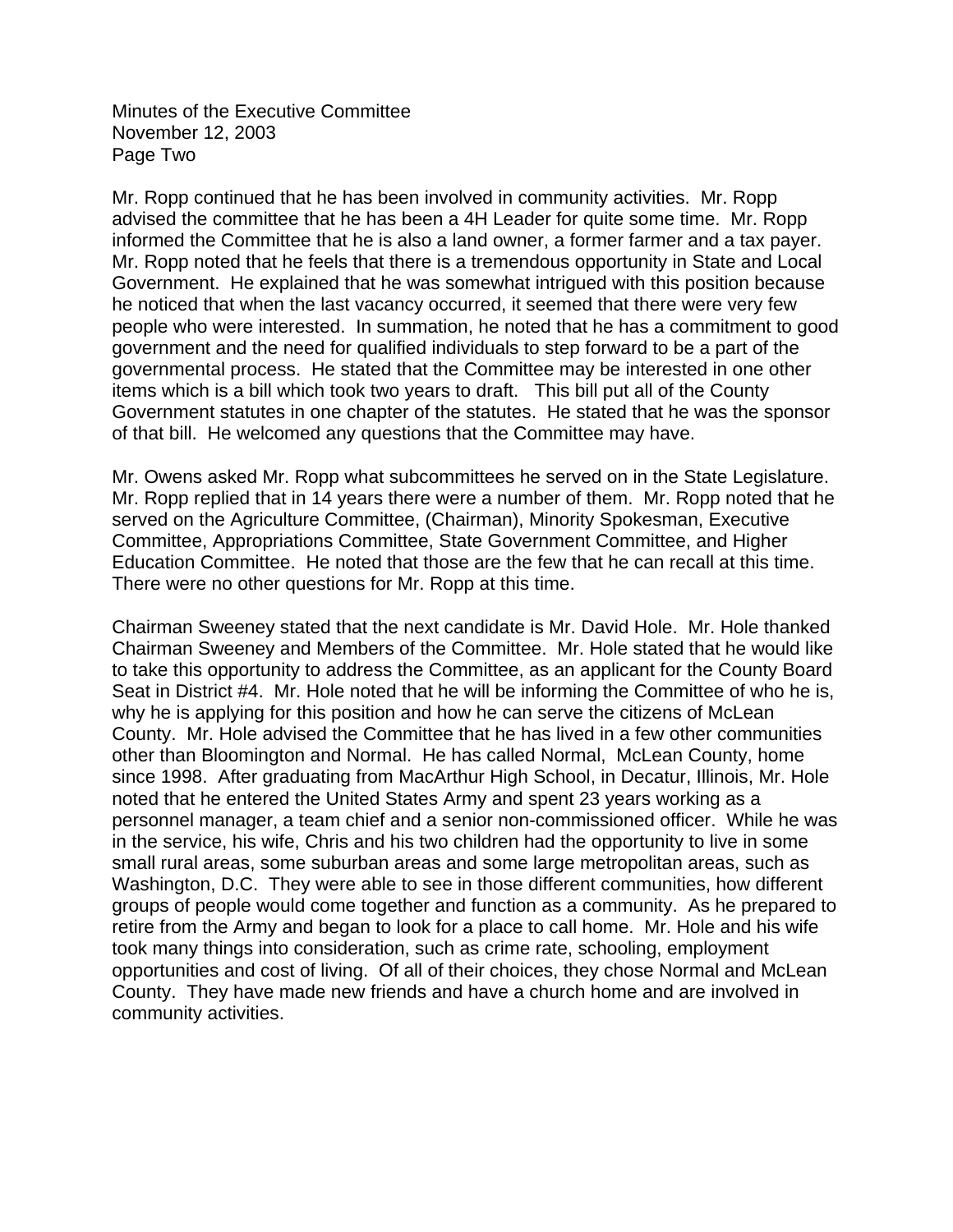Minutes of the Executive Committee November 12, 2003 Page Three

Mr. Hole stated that recently, while helping manage the Republican Campaign for the County Board Seat, he had the opportunity to learn a bit more about the Board and began to appreciate the active role that the Board has taken in areas of the County, such as the growth and development of the County, holding taxes steady in the face of increasing costs, and addressing some of the emergency communication needs of the County. Mr. Hole informed the Committee that what drew him to apply for the Board Seat was that the Board seemed to be genuinely interested in solving the issues in the best interest of the people of the County.

Mr. Hole noted that his 23 years of government service has given him a diverse background and a wide range of experience. Mr. Hole stated that some of his achievements in the military and now at State Farm Insurance have involved working with diverse groups of people coming together as a group, forming a consensus and recommending an effective solution. Mr. Hole explained that he is proud of some of the decorations and achievements that he has received over the years, but they are testaments to the abilities and accomplishments that groups of people achieve. He is grateful to contribute to those efforts, but he realizes that they are never a one-man show, they are a group effort.

Mr. Hole noted that public service is a big part of his life. Since the early days of deciding to join the army, throughout his career, he has found ways to volunteer his time and abilities for good causes no matter where he was. Mr. Hole stated that he looks forward to doing the work of McLean County, and contributing his background and experiences, learning from others on the Board and helping realize all of the great possibilities of the County.

Chairman Sweeney asked the Committee if there were any questions. Hearing none, he thanked Mr. Hole for his time.

Chairman Sweeney stated that the last candidate is Ms. Ann Harding. Ms. Harding stated that she does not have a prepared speech this evening. She welcomes questions from the Committee. Ms. Harding stated that she was pleased to be asked to submit her name for consideration for this position. Ms. Harding informed the Committee that she works at Illinois Wesleyan University (IWU) and has been there for 16 years. Her position is to help students prepare for interviews and she noted that she is a bit uncomfortable being on the other side. She stated that she has been a member of the community since 1969 and her resume outlines her community service.

Ms. Harding stated that she participates in a lot of community service on a smaller scale through organizations such as the Red Cross and the Easter Seals. At every graduation ceremony at IWU, former president, Mr. Minor Meyers' advice to the graduates was always: *"Go forth and do well, but more importantly, go forth and do good".* Ms. Harding stated that she has always taken that to heart and every year, after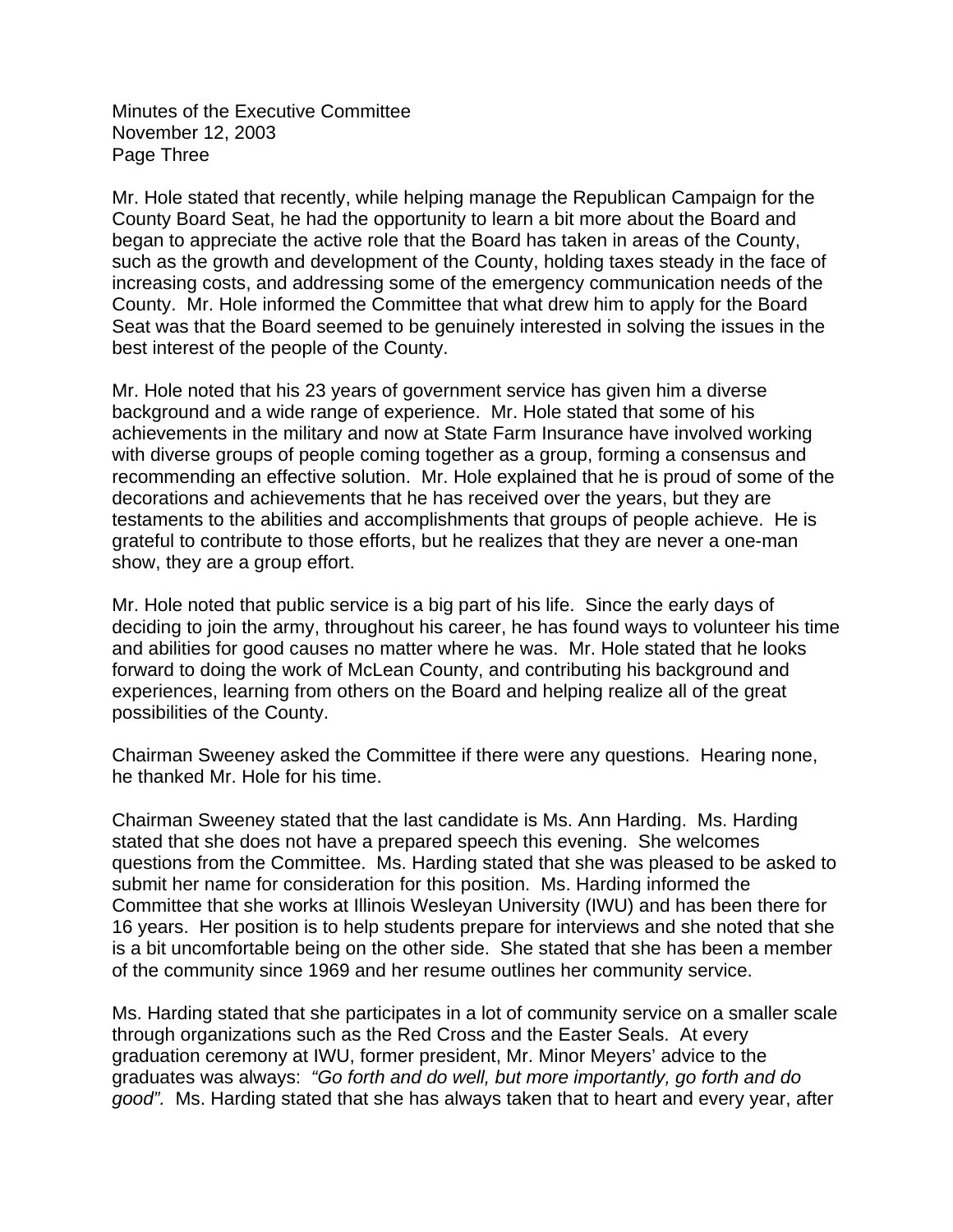Minutes of the Executive Committee November 12, 2003 Page Four

the ceremony she thinks about how she could add to the community and this opportunity seems to be the next level. Ms. Harding informed the Committee that she has no experience politically and no political agenda. She stated that serving on the Board is a step that she can take to do good for the County.

Chairman Sweeney asked if there were any questions. Mr. Hoselton stated that in reading Ms. Harding's bio, it appears that she has a pretty full agenda. Mr. Hoselton asked where will County Government fit in with her list of activities. Ms. Harding replied that she has always stood by, God first, family second, job third, so the County would probably be fourth on the list. Ms. Harding noted that some of the community involvement goes along with her job and some of the projects are completed. She noted that she understands that there are meeting commitments and as her students say, she will schedule the meetings on her day planner and be prepared for them.

Chairman Sweeney thanked Ms. Harding.

The next item on the agenda is a request for approval of a Resolution of Appreciation for former Board Member Susie Johnson.

> Motion by Gordon/Berglund to recommend approval of a Resolution of Appreciation for former Board Member Susie Johnson. Motion carried.

Chairman Sweeney stated that the next three items are from Information Services and he invited Mr. Craig Nelson, Director, Information Services, to present each item.

Mr. Nelson stated that the first item is a request for approval of a contract with Bloomington Computer Services (BCSC) to assist Information Services with the implementation of the Windows 2003 system. They were awarded a contract to help design this system and Information Services would like to use them for the implementation.

> Motion by Hoselton/Sorensen to recommend approval of a contract with BCSC for implementation of the Windows 2003 system. Motion carried.

Mr. Nelson stated that the next item is a request to discard proposals received and to issue a new Request For Proposal (RFP) for a property tax administration system. Mr. Nelson apologized to the Committee because he inadvertently included language from a former RFP as he was building a new one. It excluded some language that we would like to have included. As a result, Mr. Nelson stated that he needs approval to discard the proposals that he received and issue a new RFP.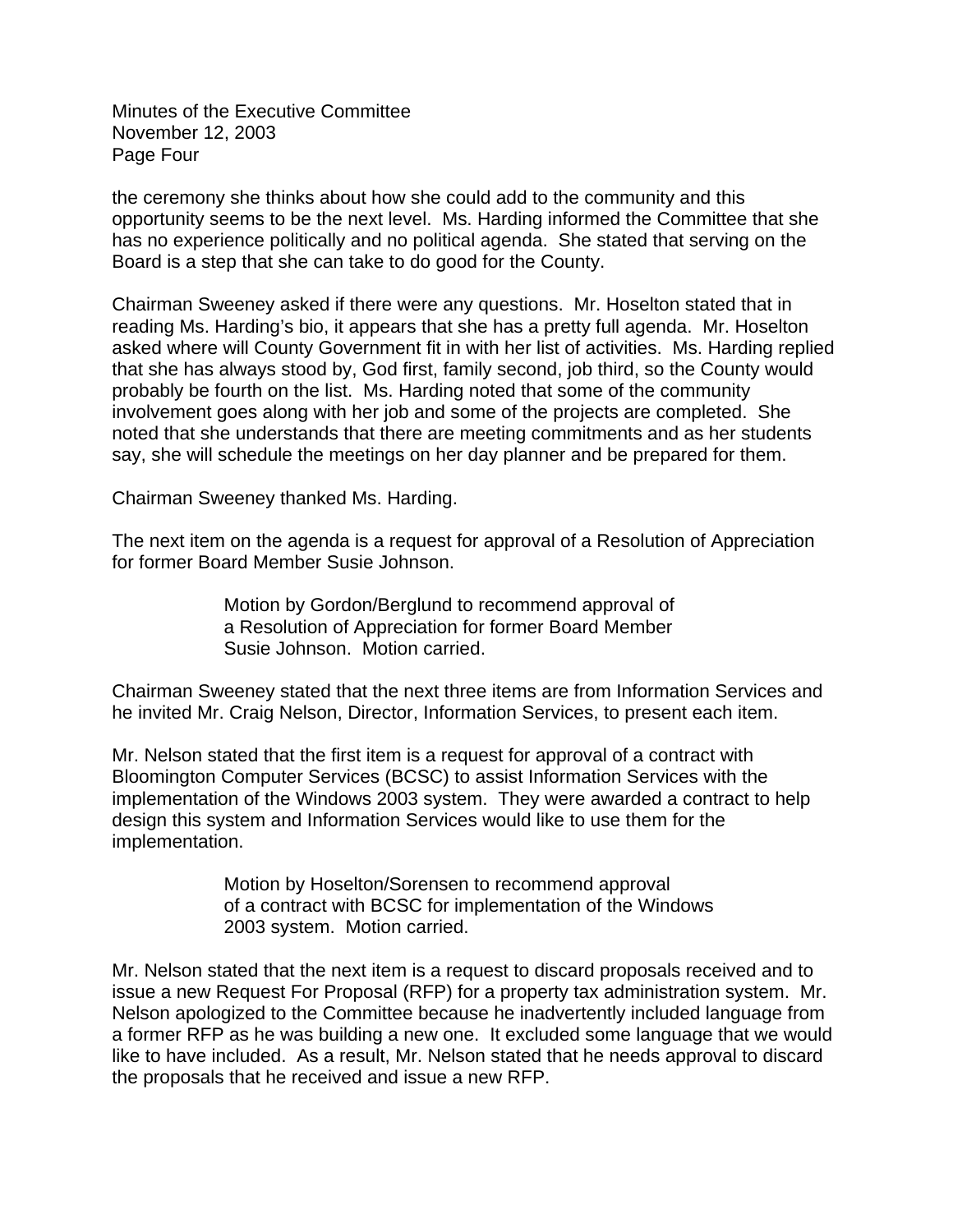Minutes of the Executive Committee November 12, 2003 Page Five

> Motion by Hoselton/Renner to recommend approval of the request to discard proposals received for the property tax administration system and to issue a new RFP. Motion carried.

Mr. Nelson stated that the next item is a request to purchase Microsoft Licensing for the aforementioned Windows 2003 conversion under the Government Services Administration (GSA) contract.

> Motion by Bass/Gordon to recommend approval to purchase Microsoft Licensing for the Windows 2003 under the GSA Contract. Motion carried.

Chairman Sweeney thanked Mr. Nelson. Chairman Sweeney stated that the next item on the agenda is a report from the Rules Subcommittee. He turned it over to Mr. Sorensen.

Mr. Sorensen stated that the Rules Subcommittee met this month at the request of the Executive Committee to consider a request from WJBC, News Director, Colleen Reynolds regarding the use of the audio system for all County Board Oversight Committee Meetings. As a result of that meeting, the Administrator has prepared a Resolution that the Rules Committee feels is a workable solution in terms of reasonable expectations for County Government and, at the same time, is fiscally responsible.

> Motion by Sorensen/Gordon to recommend approval of a Resolution Approving the use of County Board Room Audio System at Oversight Committee Meetings.

Mr. Hoselton stated that in looking at the proposal and in speaking with personnel who handle this facility, he would recommend that this proposal be deferred until the County Offices move into the Government Center. If these meetings are held after 4:30 p.m., Mr. Newby will have to set the audio system up and have someone to man the system. Chairman Sweeney asked if there was any other discussion.

Ms. Bostic stated that since the members of the press have approached this Committee, she feels compelled to note that she finds it offensive when they walk into a meeting 10 –15 minutes after a meeting starts and ambush members of a Committee as they exit a meeting.

Mr. Segobiano stated that he would like to echo what the other members have stated. He commented that the County is being asked to supplement the media's workforce. His concern is the additional cost that the County will incur to accommodate their lack of workforce.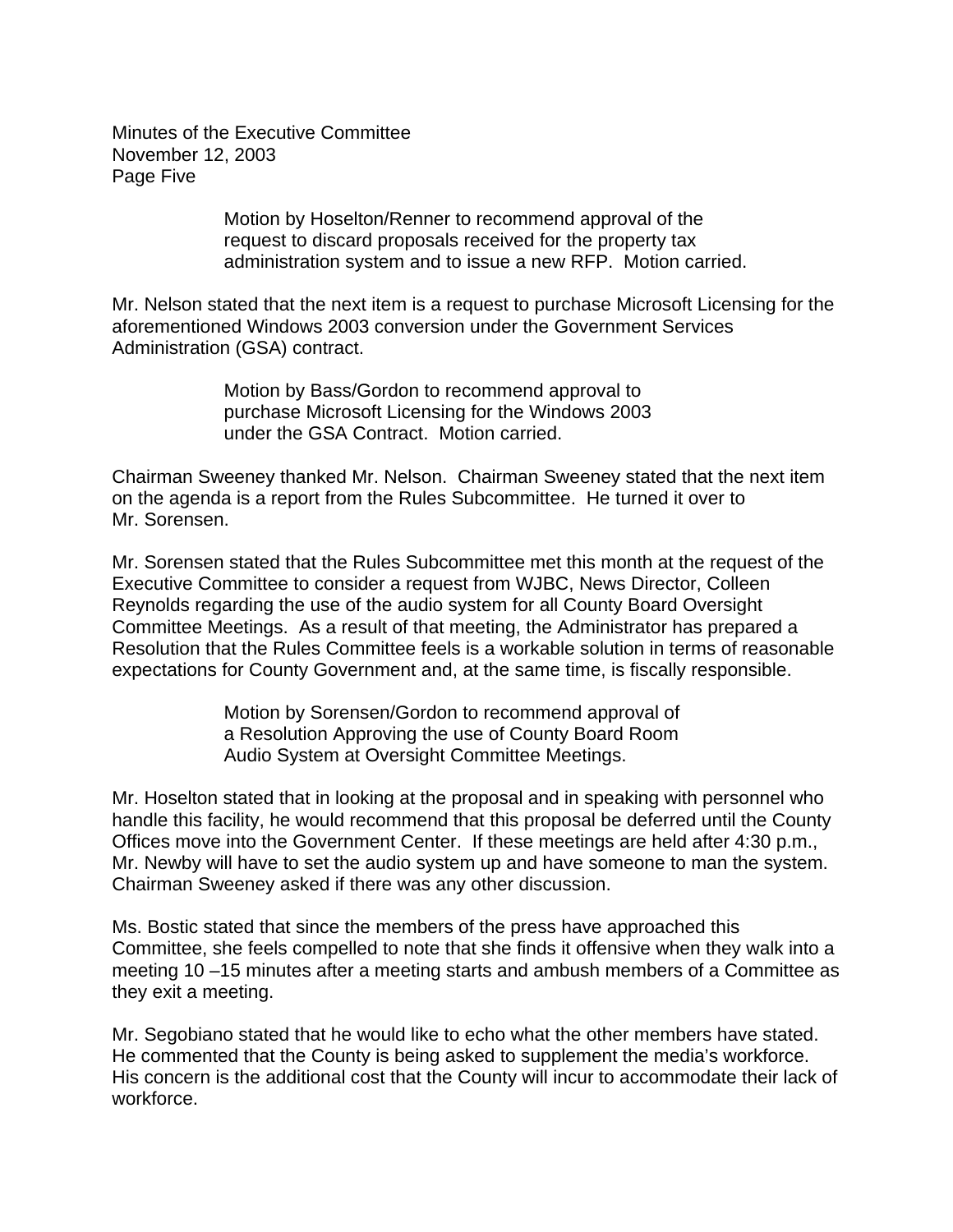Minutes of the Executive Committee November 12, 2003 Page Six

Mr. Gordon asked Mr. Zeunik if he would brief the Committee on the monetary issues that the Rules Committee discussed. Mr. Zeunik stated that he informed the Rules Committee that the sound system used in the County Board room is an old system, which was purchased when the County Board was still located in the Old Courthouse. The batteries for the microphones need to be charged 24 hours prior to their use. That is the reason for the 24 hour notice requirement in the Resolution. Secondly, it is sometimes difficult to find replacement batteries because of the age of the system. Those are the major issues. The County needs to be notified in advance so that Mr. Newby can prepare the equipment for use. Because of the age of the system it has been standard operating procedure at the Executive Committee Meeting, the County Board Meeting, the Zoning Board of Appeals and Coroner's Inquest Meeting to have the use of the audio equipment and a member of the Facilities Management staff available to monitor the system during those meetings.

Mr. Zeunik stated that the cost becomes a factor when the meetings run beyond the 40 hour work week. Most of the Committee meetings begin before the end of a normal work day with the exception of the Justice Committee, Land Use and Development Committee and the Executive Committee.

Mr. Gordon asked Mr. Zeunik if, at the Rules Committee Meeting, it was made clear by Ms. Reynolds, that the intent is not to use audio equipment at every Committee Meeting, but that it would only be requested when there was a topic on the agenda that the media was interested in covering. Mr. Zeunik replied that is correct. Mr. Zeunik stated that Ms. Reynolds admitted that she is aware that WJBC does not attend all Oversight Committee Meetings. She was hoping that if there is an item on the agenda that they view as being newsworthy, they would notify the County, not less that 24 hours before the meeting, that they would be attending and the County would set up the audio for that particular meeting. Mr. Gordon added that he felt that they intended to make this request infrequently. Chairman Sweeney stated that is what they are saying now, but what if they change in the future to every meeting.

Mr. Renner stated that when he first heard of this request, he wondered how the media outlets decided whether or not they would make a request for audio. Chairman Sweeney stated that they would be reviewing the agendas in advance and then making that determination. Mr. Renner stated that they could, in fact, request audio at every meeting. Chairman Sweeney stated that is correct.

Mr. Zeunik asked Mr. Newby what is the cost for the batteries. Mr. Newby replied that Facilities Management buys new batteries once a year at \$37.00 - \$38.00 per battery.

Mr. Sorensen stated that most of these issues were talked about at the Rules Committee Meeting. They even discussed the need for the Government Center's Board Room to be wired for sound.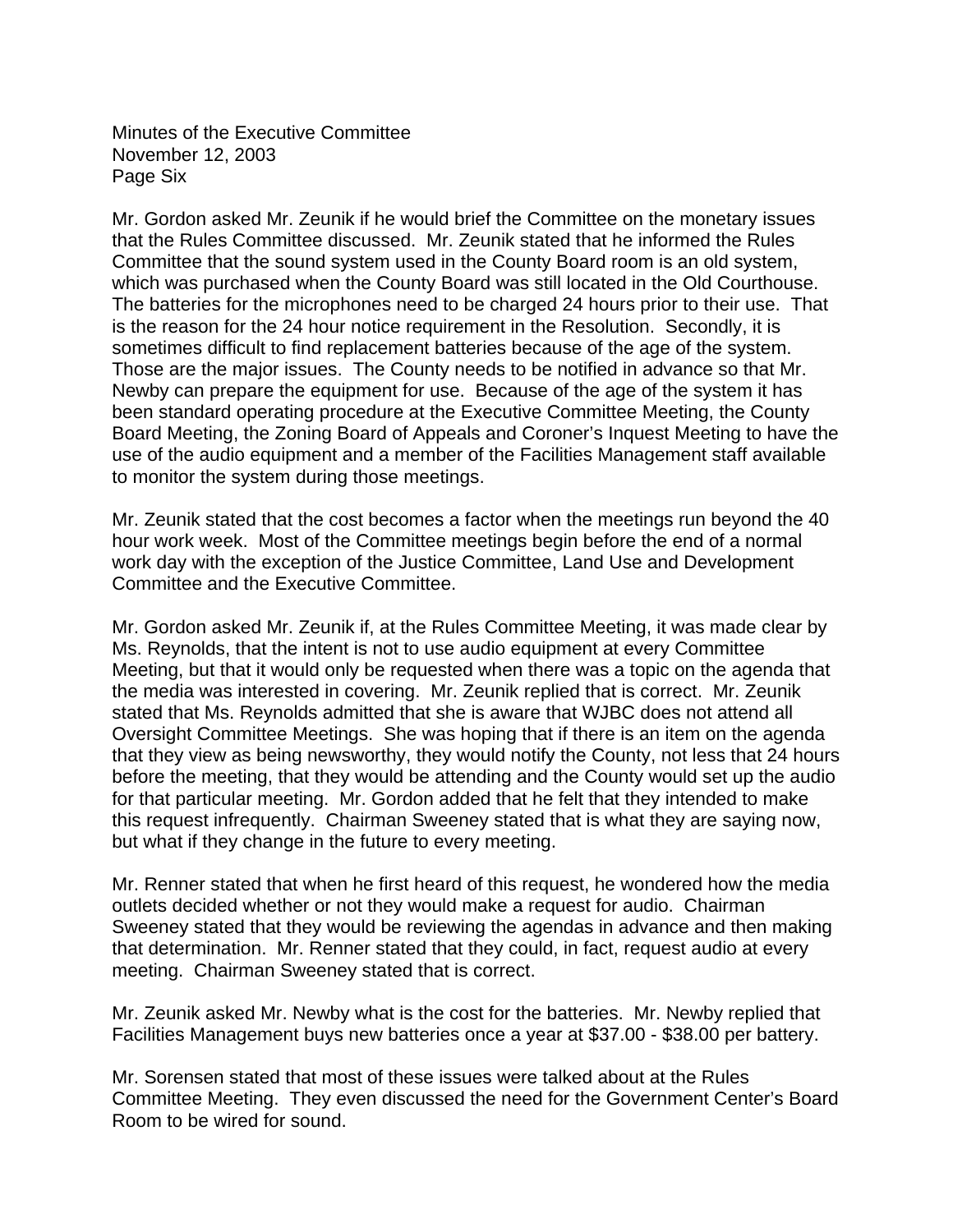Minutes of the Executive Committee November 12, 2003 Page Seven

Mr. Sorensen stated there is nothing in this Resolution about the County taping these meetings. The intent is only to assist the media in receiving a clear, audible signal to rebroadcast on the radio. The Rules Committee did not recommend approval of the original request, which was to provide audio at all Oversight Committee Meetings. This Resolution is a compromise.

Mr. Segobiano stated that he wanted this to be delayed for a month in order to receive a cost analysis from the County Administrator.

Chairman Sweeney stated there is a motion on the floor to approve. He asked Mr. Zeunik to call the roll.

| <b>Member Bostic</b>   | "No"  |
|------------------------|-------|
| Member Berglund        | "No"  |
| <b>Member Gordon</b>   | "Yes" |
| <b>Member Hoselton</b> | "No"  |
| Member Bass            | "Yes" |
| <b>Member Renner</b>   | "Yes" |
| Member Segobiano "No"  |       |
| Member Sorensen "Yes"  |       |

Chairman Sweeney stated that because he has to break the tie, he would like the record to be clear. He is voting "yes" because he would like for the full Board to make the decision at the County Board Meeting on Tuesday, November  $18<sup>th</sup>$ .

Motion carried by a vote of  $5 - 4$ .

Chairman Sweeney stated that the next item is a request to approve a Resolution of Congratulations for the 2003 University High School Boys Golf Team that won the State Championship.

> Motion by Bass/Gordon to recommend approval of a Resolution of Congratulations for the 2003 University High School Boys Golf Team that won the State Championship. Motion carried.

Chairman Sweeney moved on to the Committee reports.

Mr. Duffy Bass, Chairman of the Transportation Committee, stated that the Transportation Committee brings no items for action at this time.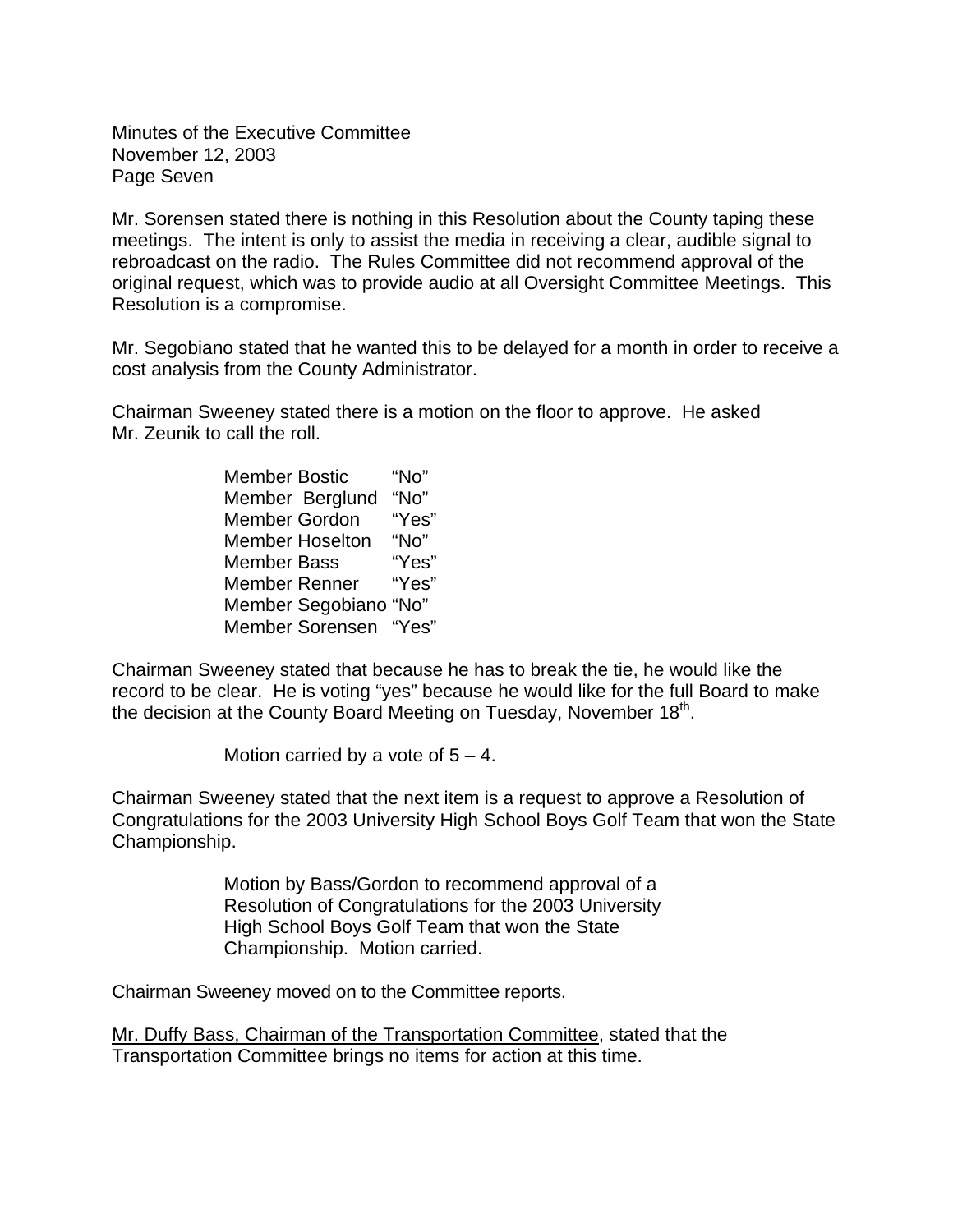Minutes of the Executive Committee November 12, 2003 Page Eight

Mr. Matt Sorensen, Chairman of the Finance Committee, brings no items for action at this time.

Mr. Tari Renner, Chairman of the Justice Committee, stated that the Justice Committee brings one item for action. That item is a request for approval of an Intergovernmental Agreement between the Illinois Department of Public Aid and the McLean County State's Attorney's Office for the IV-D Child Support Enforcement Program.

> Motion by Renner/Sorensen to recommend approval of an Intergovernmental Agreement between the Illinois Department of Public Aid and the McLean County State's Attorney's Office for the IV-D Child Support Enforcement Program. Motion carried.

Mr. Renner stated that there are no other items for Committee action. There we no questions for Mr. Renner.

Mr. George Gordon, Chairman of the Land Use and Development Committee, stated that the Land Use and Development Committee brings no items for action.

Ms. Diane Bostic, Chairman of the Property Committee, stated that the Property Committee brings two items for action. The first item is a request for approval of an Emergency Appropriation Ordinance Amending the Fiscal Year 2003 Combined Annual Appropriation and Budget Ordinance, Facilities Management, Department 0041 – Health Department Building 0046.

> Motion by Bostic/Berglund to recommend approval of an Emergency Appropriation Ordinance Amending the Fiscal Year 2003 Combined Annual Appropriation and Budget Ordinance, Facilities Management, Department 0041 – Health Department Building 0046. Motion carried.

Ms. Bostic stated that the second item is a request to approve a Watercraft Lease Agreement with Illinois State University for the Parks and Recreation Department.

> Motion by Bostic/Hoselton to recommend approval a Watercraft Lease Agreement with Illinois State University for the Parks and Recreation Department. Motion carried.

Ms. Bostic stated that the remaining items will go before the Board.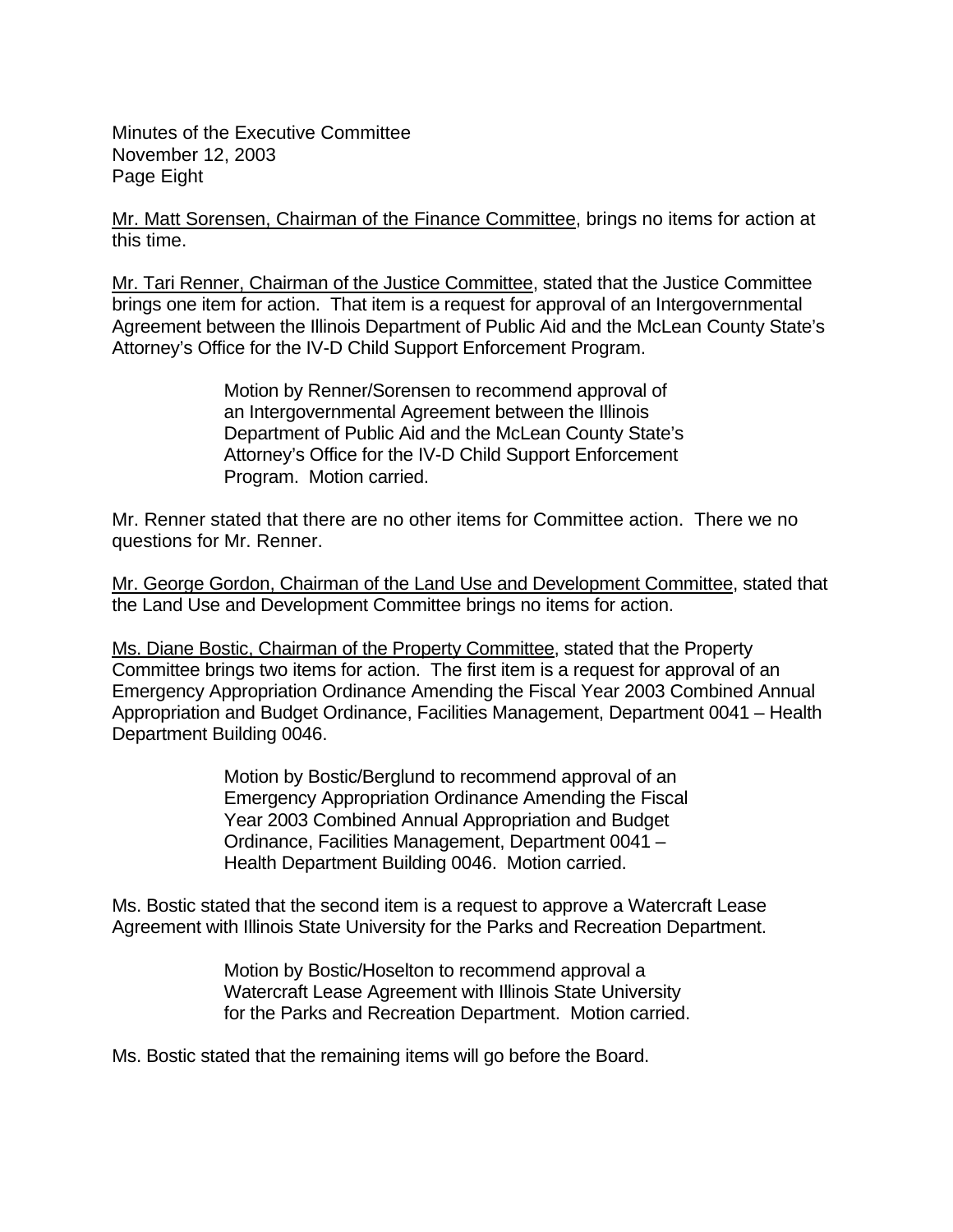Mr. Segobiano stated that he has a question regarding the bids for the sale of the McBarnes Building. The sale of the building exceeded all expectations and he wondered if

Minutes of the Executive Committee November 12, 2003 Page Nine

the County Administrator could put together a cost analysis for discussion on the floor of the Board regarding using a portion of the proceeds of the sale for the Electronic Monitoring System that has been discussed for so long in McLean County. This would not burden the taxpayers. This is an unexpected source of revenue, which might be viewed as a one-time grant to help alleviate the over-crowding in the jail.

Mr. Renner stated that, for the Committee's information, the Justice Committee is nearly \$50,000.00 short for funding a six month program.

Chairman Sweeney stated that the next item is the report of the County Administrator.

Mr. Zeunik stated that at the November Executive Committee Meeting the Recommended Budget for the County Board is presented. Historically, this is the last budget considered. The Fiscal Year 2004 Recommended Budget includes revenue in the amount of \$14,591,532.00, which represents a 2.3% increase over the prior year and expenses of \$1,262,174.00, which represents an increase of 13.71% over Fiscal Year 2003. Included in your agenda packet is a summary of the significant changes in both revenue line items as well as the reflection of a new grant received during the current Fiscal Year which will continue into Fiscal Year 2004. It accounts for a large part of the increase in expenses next year. There is also a summary of the major changes in the expense lines that are reflected in the Recommended Budget for 2004. As previously noted, when the budget was presented in September, McLean County, like many other local governments, finds it necessary to increase our property tax levy in the General Fund to offset reductions in State funding. We anticipate a reduction of \$250,000.00 in State Income Tax Revenue which is a direct result of the budget negotiations in Springfield, wherein the Governor's Staff recommended and the Legislature enacted a new formula that reduces the amount coming to Local Governments through the Local Government Income Tax Distributive Fund. Local Governments throughout Illinois expect to see a 9% decrease as a result of this action. Personal Property Replacement Tax dollars will be down, which is more a reflection of the slow economy. In Illinois, in particular, we continue to see major employers who have yet to rehire employees who were reduced or laid-off and we see other employers continue to make further cuts, in terms of their employment force. Major contract expenses that continue in the County Board's Budget are the commitment to the Metro McLean County Centralized Communications Center. The County's share is based on the Intergovernmental Agreement, and that number is up very slightly. Mr. Zeunik noted that he would be happy to answer any questions from the Committee.

Mr. Gordon asked if the projected \$40,000.00 cut in the inheritance tax revenue appears to be in line with what has been collected thus far this year.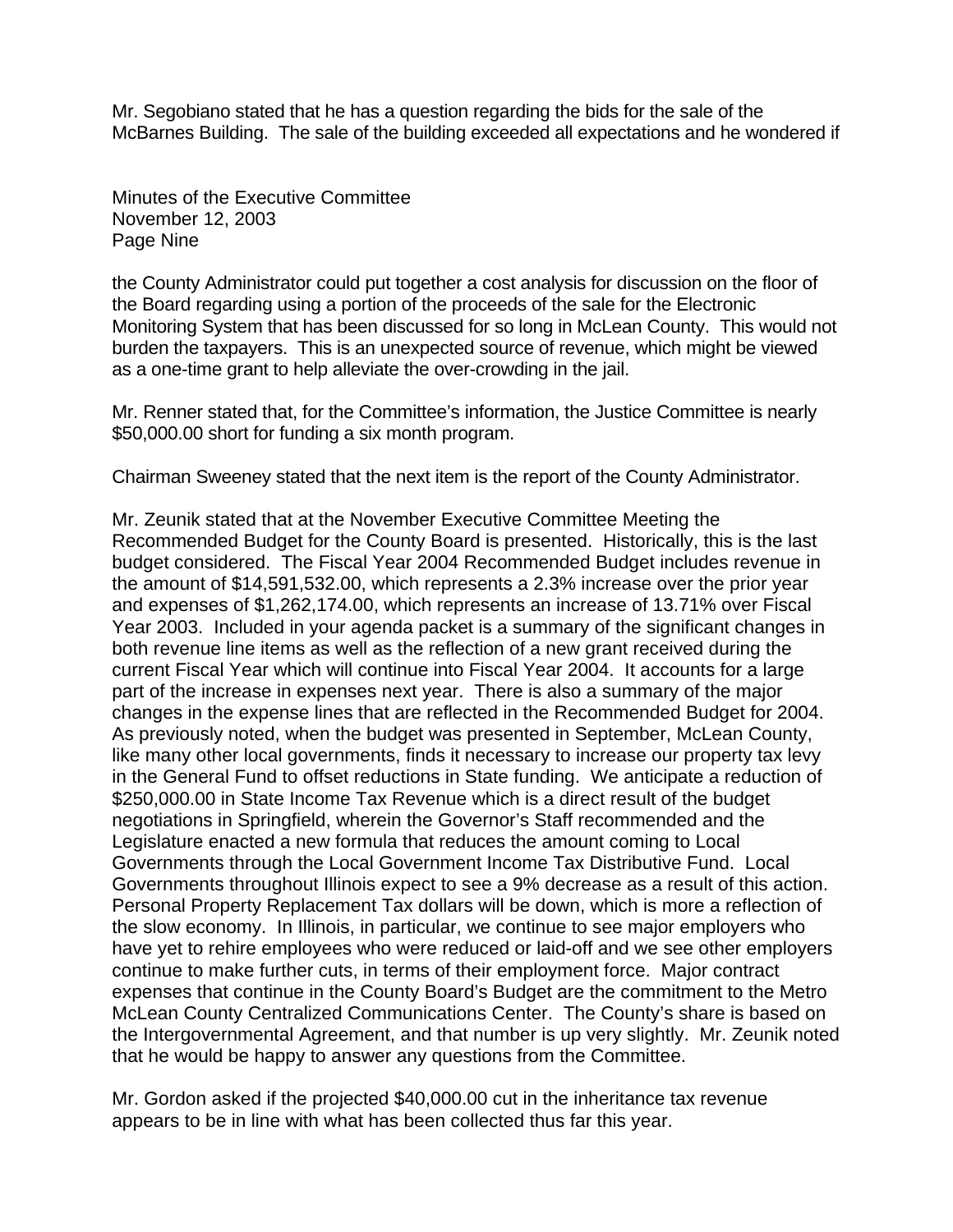Mr. Zeunik stated that line item is nearly impossible to project. Part of the problem is that in a number of instances, it is not unusual to see increases in revenue reported in the last quarter of the fiscal year. In August, during the preparation of the

Minutes of the Executive Committee November 12, 2003 Page Ten

Recommended Budget, the \$60,000.00 looked appropriate based on what had been collected through the first six months of the year and in reviewing the past  $3 - 4$  years.

> Motion by Sorensen/Renner to tentatively approve the County Board's FY 2004 Recommended budget as submitted. Motion carried.

Mr. Zeunik informed the Committee that in their packets, there is the Consideration of the Revised Recommended Fiscal Year 2004 Departmental Budgets and the Revised Property Tax Levy for 2003, which reflects changes made by the Oversight Committees during Committee deliberations. On Sunday, November  $9<sup>th</sup>$  a notice of a proposed property tax levy increase was published in *The Pantagraph* consistent with Truth in Taxation requirements under Illinois Law. We are required to publish a Truth in Taxation Notice when our Property Tax Levy increases by 5% or more. The Board will also be required to hold a public hearing prior to the County Board Meeting next Tuesday, November 18<sup>th</sup>. Mr. Zeunik noted that he is pleased to acknowledge that, if you have been following the Truth in Taxation Notices that appear in *The Pantagraph*, McLean County has done a relatively good job, even though our tax levy is up 5.2%. The Oversight Committees have done a good job in terms of holding the line on spending in the Fiscal Year 2004 Recommended Budget.

Chairman Sweeney stated that he would turn it over to Vice-Chairman Sorensen for the Executive Committee and the Finance Committee Budgets.

> Motion by Sorensen/Berglund to recommend tentative approval of the Departmental Budgets under the Oversight of the Executive Committee as submitted. Motion carried.

> Motion by Sorensen/Berglund to recommend tentative approval of the Departmental Budgets under the Oversight of the Finance Committee with the exception of the Bloomington Election Commission. Motion carried.

Mr. Segobiano asked if the Bloomington Election Commission was left out because of the usual objection by the Finance Committee. Chairman Sweeney replied that is correct. Mr. Sorensen informed the Committee that the Finance Committee advanced the Bloomington Election Commission's Budget without recommendation. This is done as an annual protest because the County Board has no control over this budget, but is required by law to fund it.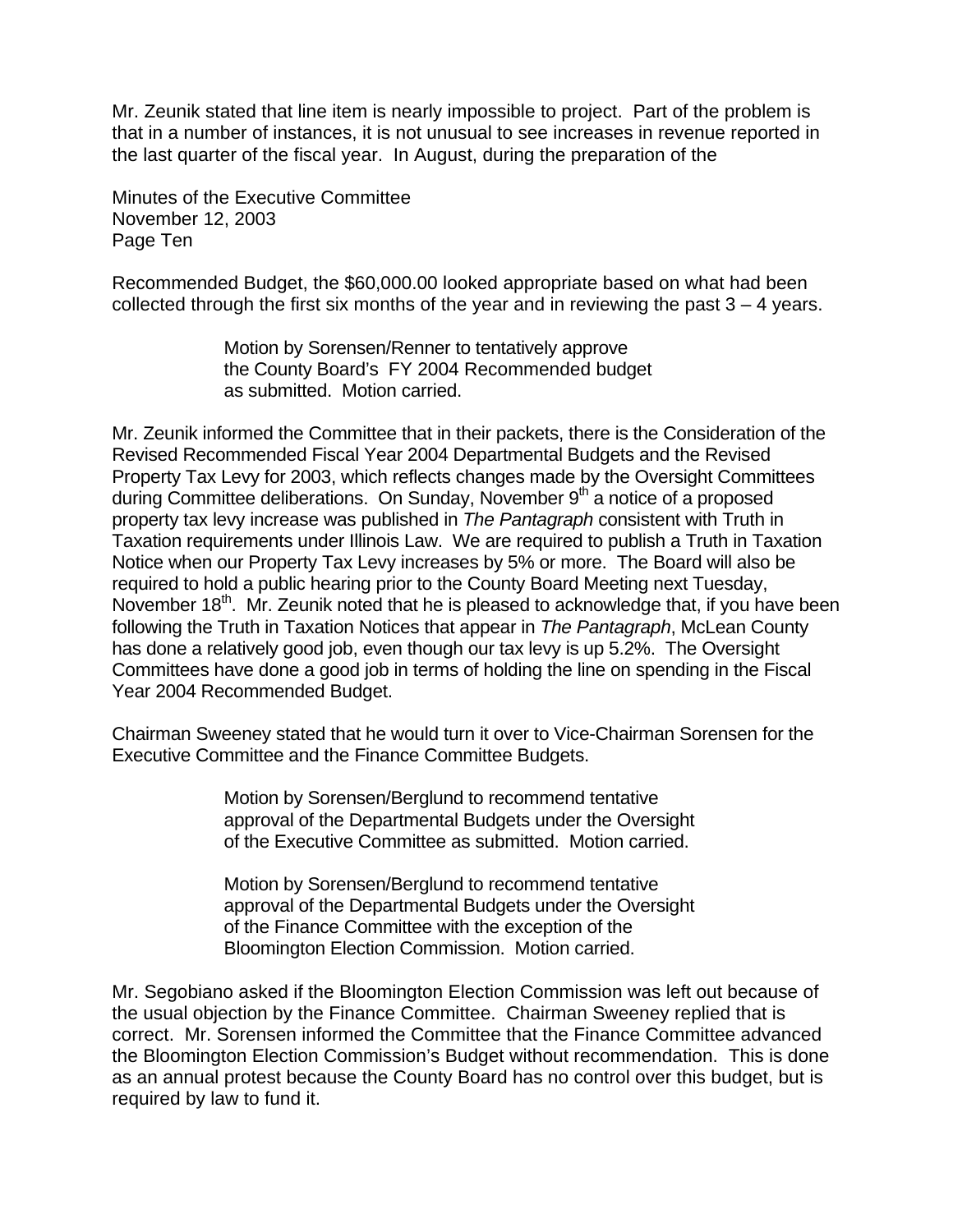Chairman Sweeney stated that the next item is the Justice Committee and Chairman Renner.

Minutes of the Executive Committee November 12, 2003 Page Eleven

> Motion by Renner/Sorensen to recommend tentative approval of the Departmental Budgets under the Oversight of the Justice Committee as amended. Motion carried.

Chairman Sweeney stated that next item is the Land Use and Development Committee and Chairman Gordon.

> Motion by Gordon/Renner to recommend tentative approval of the Departmental Budgets under the Oversight of the Land Use and Development Committee as presented. Motion carried.

Chairman Sweeney stated that the next item is the Property Committee and Chairman Bostic.

> Motion by Bostic/Berglund to recommend tentative approval of the Departmental Budgets under the Oversight of the Property Committee as presented. Motion carried.

Chairman Sweeney noted that the last item is consideration of the Transportation Committee and Chairman Bass.

> Motion by Bass/Sorensen to recommend tentative approval of the Departmental Budgets under the Oversight of the Transportation Committee as presented. Motion carried.

The remainder of the budgetary items will be handled by Vice-Chairman Sorensen.

Motion by Sorensen/Renner to recommend approval of the Combined Annual Appropriation and Budget Ordinance, as recommended by the Oversight Committees. Motion carried. Member Hoselton voted "No".

Motion by Sorensen/Berglund to recommend approval of the 2003 Property Tax Levy Ordinance. Motion carried. Member Hoselton voted "No".

Motion by Sorensen/Renner to recommend approval of the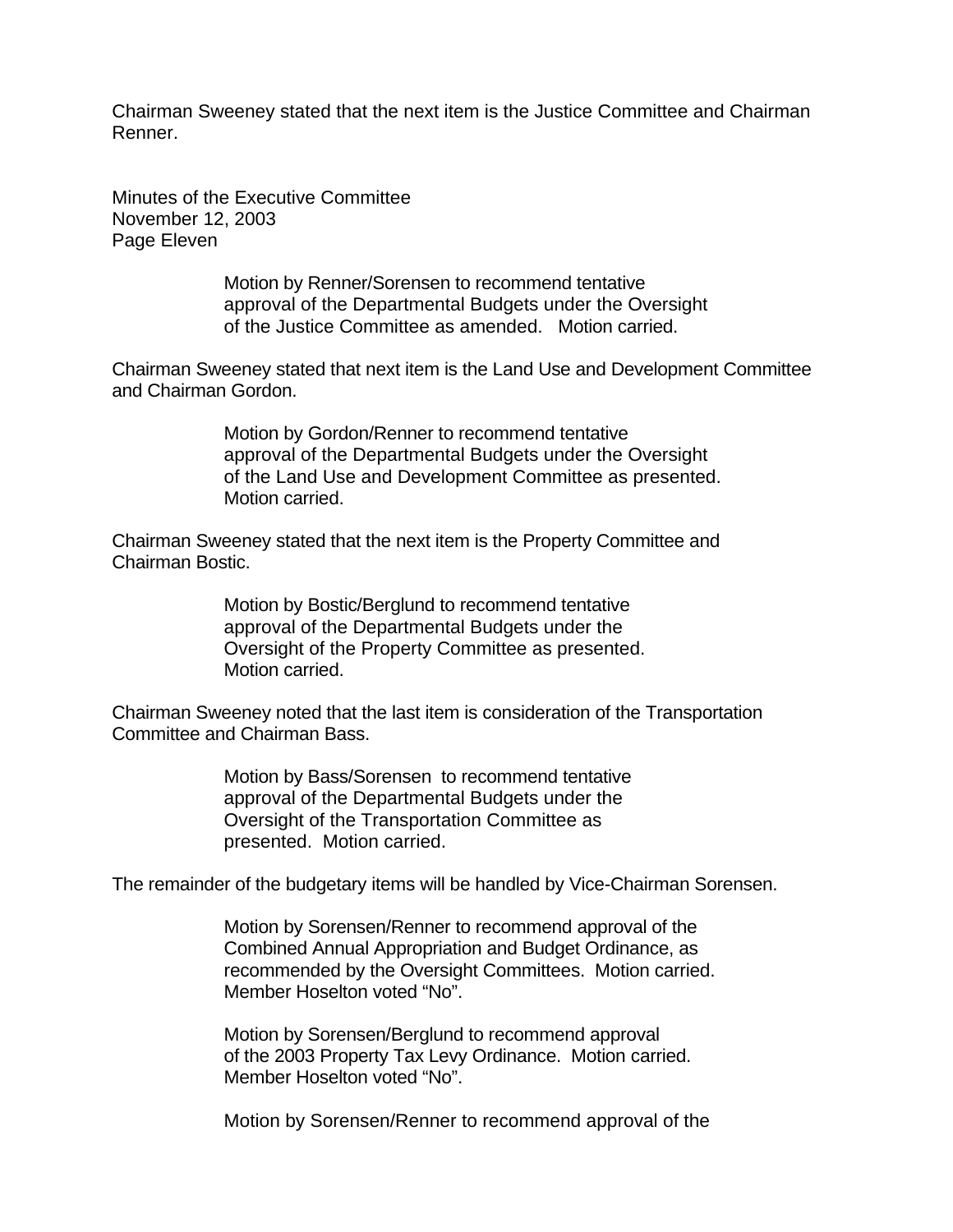Amendment to the Full Time Equivalent Resolution for Fiscal Year 2004. Motion carried.

Minutes of the Executive Committee November 12, 2003 Page Twelve

> Motion by Sorensen/Bostic to recommend approval of the Five Year Capital Improvement Budget as recommended by the Oversight Committees. Motion carried.

Chairman Sweeney presented the bills as recommended and transmitted by the County Auditor for payment. The fund total for this month is \$194,340.23.

> Motion by Bostic/Sorensen to recommend approval of the Bills as of October 31, 2003 as presented by the County Auditor. Motion carried.

There being no further business to come before the Committee, the meeting was adjourned at 5:25 p.m.

Respectfully submitted,

Christine Northcutt